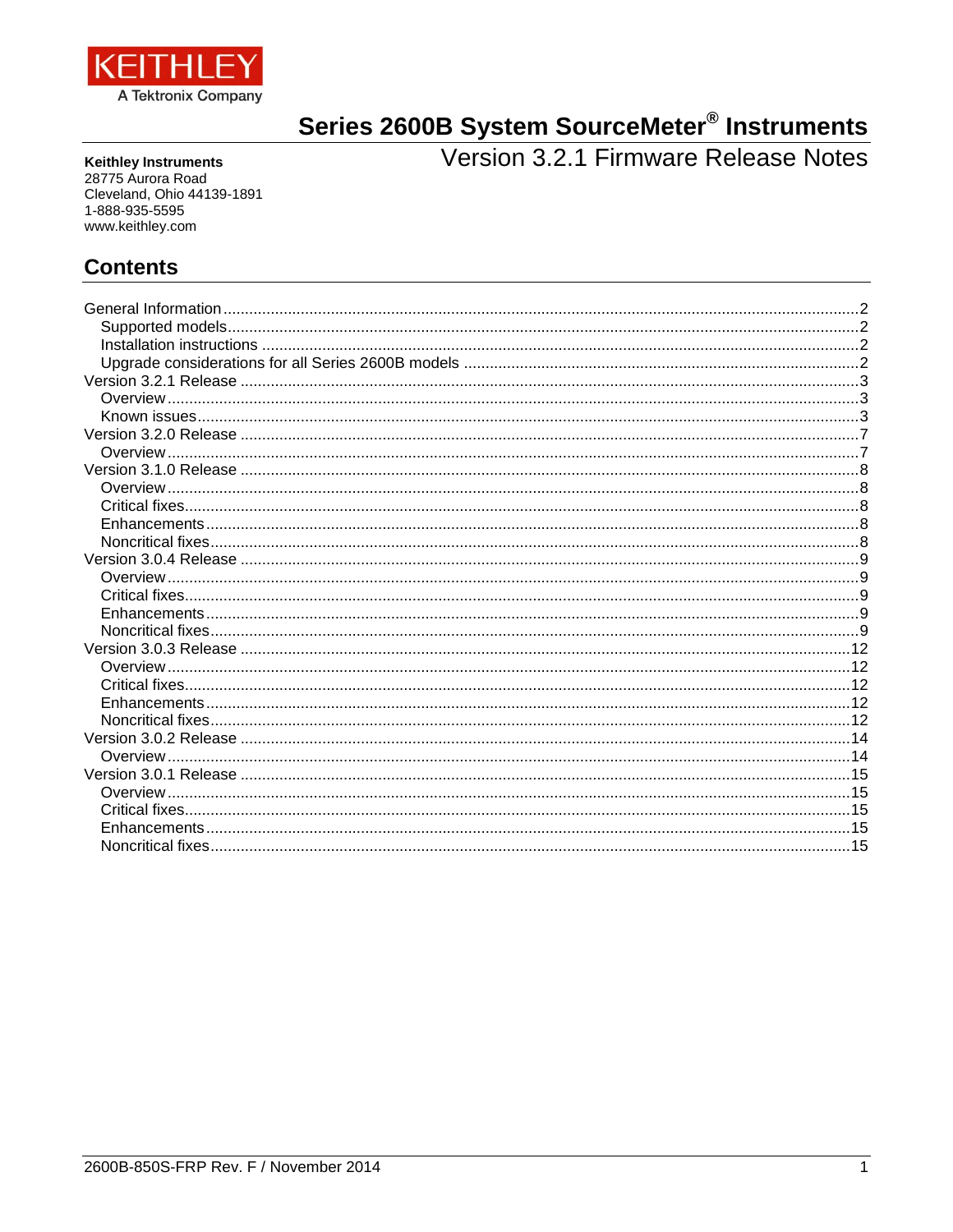# <span id="page-1-0"></span>**General Information**

# <span id="page-1-1"></span>**Supported models**

*CAUTION* Do not install this firmware on Series 2600 (Models 2601, 2602, 2611, 2612, 2635, 2636), Series 2600A (Models 2601A, 2602A, 2611A, 2612A, 2635A, 2636A), or Series 2650A (Models 2651A, 2657A) instruments.

This firmware is intended for use on the following Keithley Instruments product models:

2601B, 2602B, 2604B, 2611B, 2612B, 2614B, 2634B, 2635B, 2636B

## <span id="page-1-2"></span>**Installation instructions**

For detailed firmware installation instructions, refer to the "Upgrading the firmware" topic in the "Maintenance" section of the *Series 2600B System SourceMeter® Instruments Reference Manual* (document number: 2600BS-901-01). This manual is available online at http://www.keithley.com/support. If you decide to upgrade the firmware in your instrument, follow the instructions in the manual. Alternatively, you can arrange to have Keithley Instruments upgrade your firmware at the factory by calling your local Keithley Instruments support office.

# <span id="page-1-3"></span>**Upgrade considerations for all Series 2600B models**

The following table lists the considerations that should be made when deciding whether to upgrade your Series 2600B instrument firmware to version 3.2.1.

| <b>Consideration for upgrade</b> | <b>From</b><br>version<br>3.0.0 | <b>From</b><br>version<br>3.0.1<br>3.0.3<br>3.0.4 | <b>From</b><br>version<br>3.1.0 |
|----------------------------------|---------------------------------|---------------------------------------------------|---------------------------------|
| Recalibration required?          | No                              | No                                                | No                              |
| Backward compatibility concerns? | No                              | No                                                | No                              |
| Requalification recommended?     | No                              | No                                                | No                              |
| Should you upgrade?              | Yes                             | Review                                            | No                              |

 $\overline{a}$ 

Review the entire list of changes made in all firmware versions between your current version and versio[n 3.2.11](#page-0-0). Upgrade if any of the fixes or enhancements are needed.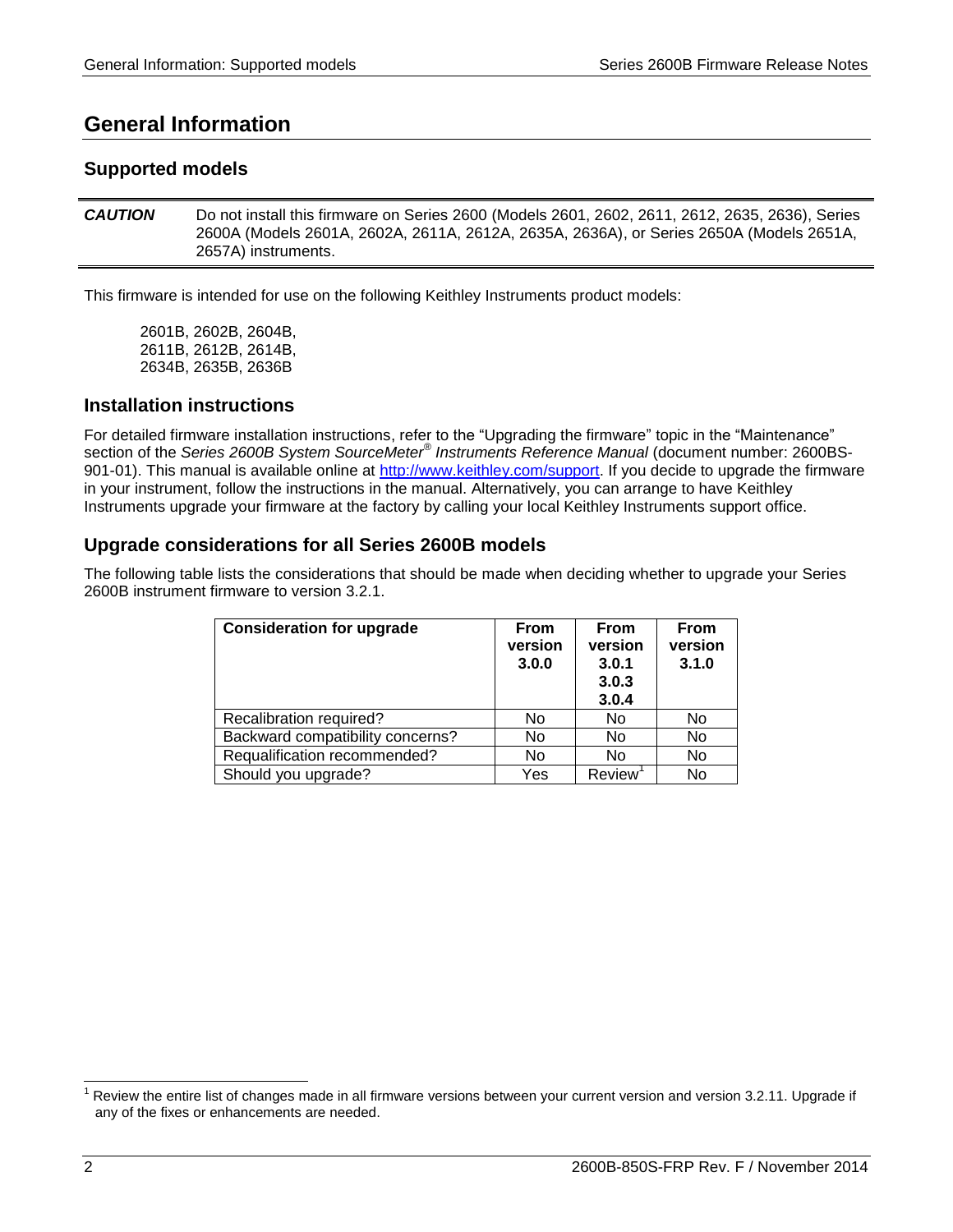# <span id="page-2-0"></span>**Version 3.2.1 Release**

# <span id="page-2-1"></span>**Overview**

<span id="page-2-2"></span>Version 3.2.1 is a release for internal purposes only. This version provides the same functionality as version 3.1.0.

## **Known issues**

#### PR46967 Models affected:

2601B, 2602B, 2604B, 2611B, 2612B, 2614B, 2634B, 2635B, 2636B

#### **Symptom:**

When the source is off and  $\text{smu}X$ . source.of fmode is set to  $\text{smu}X$ . OUTPUT ZERO, contact check operations will result in an inappropriate error code 5066, "source.offlimiti too low for contact check" if the effective current limit is less than 1 mA. In this off mode, smu*X*.source.offlimiti is ignored; instead, the effective current limit is initially determined by either:

- The value of smu*X*.source.limiti, if the channel is sourcing voltage when it is turned off
- The greater of smu*X*.source.leveli or 10% of smu*X*.source.rangei, if the channel is sourcing current when it is turned off

In either case, smu*X*.source.limiti, not smu*X*.source.offlimiti, is used to change the effective current limit when the output is off in  $\text{smuX.}\text{Output }$  ZERO mode. As such, a more appropriate error code would be 5050, "I limit too low for contact check."

#### PR47029 Models affected:

2601B, 2602B, 2604B, 2611B, 2612B, 2614B, 2634B, 2635B, 2636B

#### **Symptom:**

The source lowrange attributes should have no effect when sourcing the opposite function. However, when sourcing current, if the combination of smu*X*.source.lowrangev and smu*X*.source.rangei describe a point outside the SMU channel's safe operating area, attempts to change the source configuration erroneously result in error code 5007, "Operation would exceed safe operating area of the instrument." Similarly, when sourcing voltage, if the combination of smu*X*.source.lowrangei and smu*X*. source.rangev describe a point outside the SMU channel's safe operating area, attempts to change the source configuration also erroneously result in error code 5007.

#### **Workaround:**

The issue can be avoided by lowering the lowrange attribute.

#### PR47455 Models affected:

2601B, 2602B, 2604B, 2611B, 2612B, 2614B, 2634B, 2635B, 2636B

#### **Symptom:**

The tspnet.tsp.rbtablecopy() function may return erratic results or make the instrument unresponsive.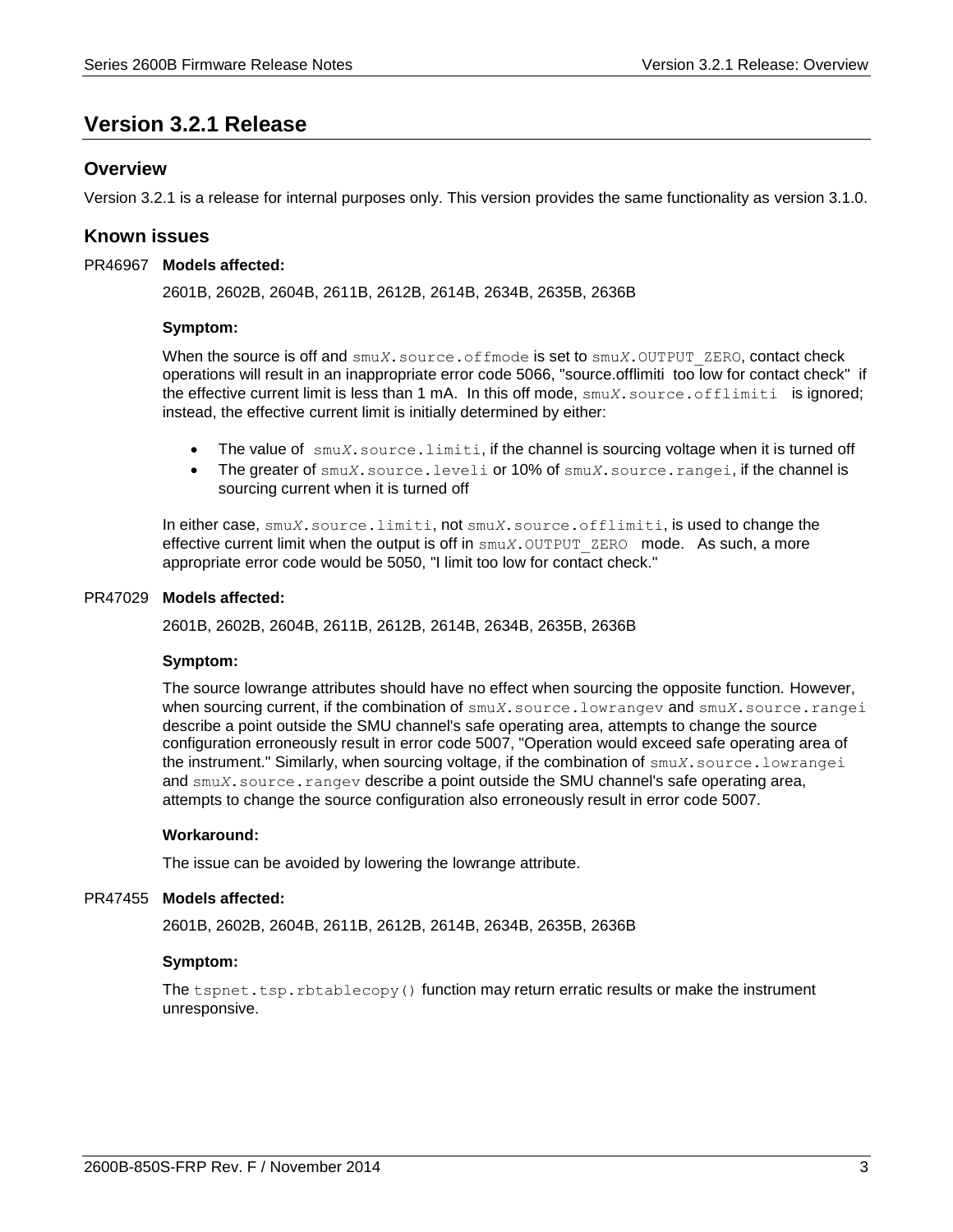#### PR47459 Models affected:

2601B, 2602B, 2604B, 2611B, 2612B, 2614B, 2634B, 2635B, 2636B

#### **Symptom:**

The instrument may fail to operate correctly after an "Out of memory" error. The instrument may ignore commands sent over the command interfaces and may ignore front panel operations.

#### **Workaround:**

To avoid out-of-memory issues, you should leave 1 MB of dynamic memory available for instrument use. The meminfo() function can be used to monitor the actual free memory remaining. When the free memory drops below 1000 KB, the instrument may encounter an "Out of memory" error. The Series 2600B System SourceMeter Instruments Reference Manual explains how to determine the amount of memory needed for reading buffers and sweeps.

#### PR47460 Models affected:

2601B, 2602B, 2604B, 2611B, 2612B, 2614B, 2634B, 2635B, 2636B

#### **Symptom:**

In prompting mode, if a  $t_{\text{split}}$ , reset() command initiated from another command interface is executing when the instrument receives an abort message, a prompt for the abort message may not be generated. The instrument will abort properly even though the prompt is not generated.

#### PR47461 Models affected:

2601B, 2602B, 2604B, 2611B, 2612B, 2614B, 2634B, 2635B, 2636B

#### **Symptom:**

Aborting a tsplink.reset() command or aborting a script executing a tsplink.reset() command may take a long time because the  $t$ splink.reset() command is allowed to complete before execution is aborted. The  $tsplit.reset()$  command may take several seconds when a large number of nodes are connected together.

#### PR47463 Models affected:

2601B, 2602B, 2604B, 2611B, 2612B, 2614B, 2634B, 2635B, 2636B

#### **Symptom:**

The instrument may incorrectly generate an "Out of memory" error when allocating a reading buffer. When there is insufficient memory to allocate the reading buffer, the garbage collector should automatically run to reclaim any unused memory before generating the "Out of memory" error. The garbage collector often fails to run, and the instrument issues an "Out of memory" error.

#### **Workaround:**

To work around this issue, call the collectgarbage () function prior to creating a new reading buffer.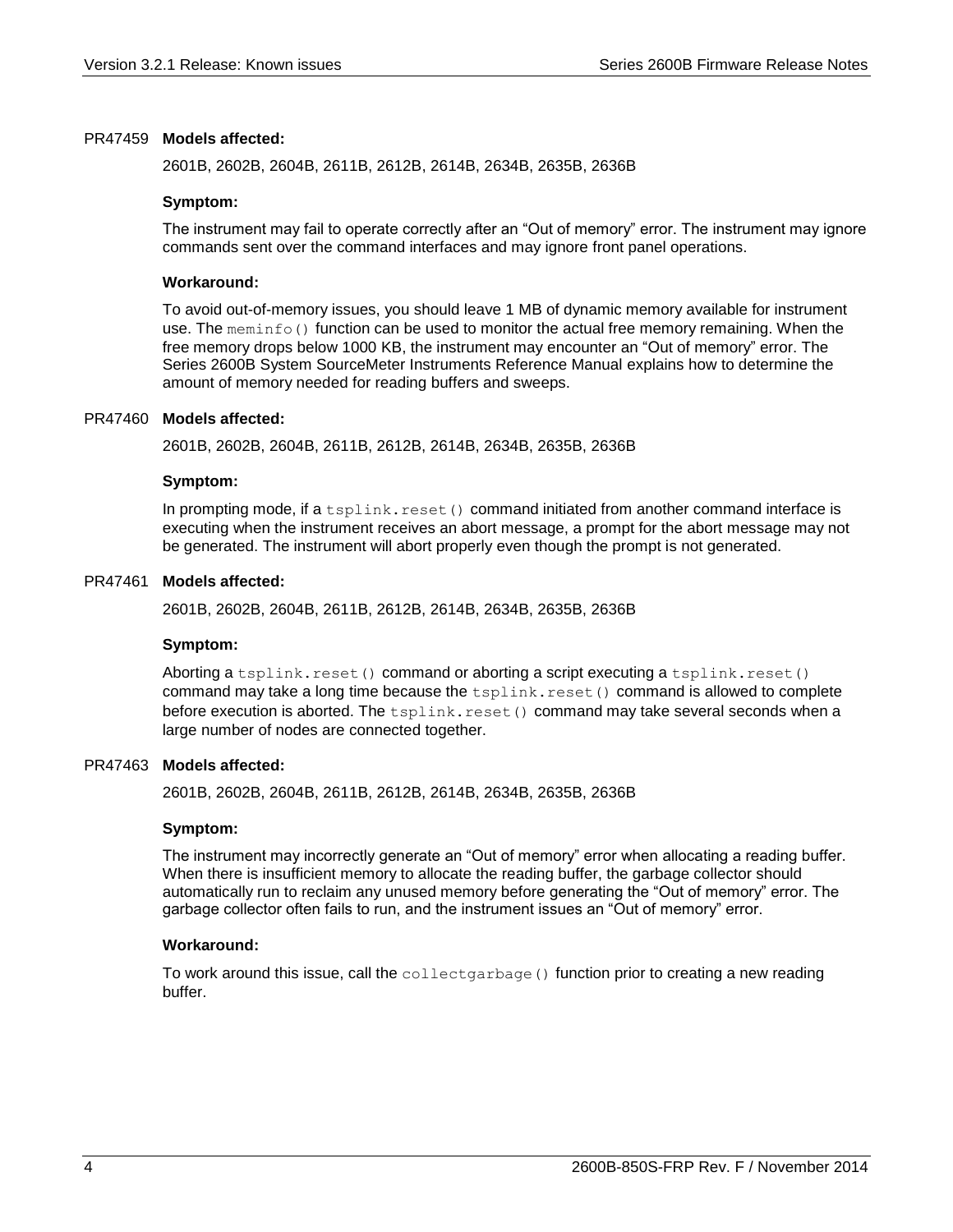#### PR47478 Models affected:

2601B, 2602B, 2604B, 2611B, 2612B, 2614B, 2634B, 2635B, 2636B

#### **Symptom:**

Pressing the Recall Buffer button in the virtual front panel when TSP<sup>®</sup> Express is active will cause the virtual front panel to generate a "Cannot open window:java.lan.Exception: Cannot read from instrument" error.

#### PR47479 Models affected:

2601B, 2602B, 2604B, 2611B, 2612B, 2614B, 2634B, 2635B, 2636B

#### **Symptom:**

TSB Embedded does not generate any errors or warnings when  $\text{TSP}^{\circledast}$  Express is active. The tool appears to work but will not show any saved scripts, nor will it run new scripts.

#### PR47482 Models affected:

2601B, 2602B, 2604B, 2611B, 2612B, 2614B, 2634B, 2635B, 2636B

#### **Symptom:**

Executing a tsplink.reset() while overlapped measurements are in progress causes the instrument to become unresponsive.

#### PR47487 Models affected:

2601B, 2602B, 2604B, 2611B, 2612B, 2614B, 2634B, 2635B, 2636B

#### **Symptom:**

When using TSP-Net, timeouts may occur earlier than programmed. For example, with tspnet.timeout set to 5 seconds, the tspnet.read() function may actually time out after only 4.7 seconds.

#### PR47490 Models affected:

2601B, 2602B, 2604B, 2611B, 2612B, 2614B, 2634B, 2635B, 2636B

#### **Symptom:**

When loading a script using an invalid script name, the instrument loads the script as the anonymous script and does not generate an error.

#### PR47494 Models affected:

2601B, 2602B, 2604B, 2611B, 2612B, 2614B, 2634B, 2635B, 2636B

#### **Symptom:**

When nonprintable control codes are embedded in the text passed as parameters to display functions such as  $display.settext()$ , the control codes cause the display to malfunction. Some of the possible effects are:

- The displayed text is corrupted.
- The instrument beeps or buzzes.
- The display shuts down and displays a "NO COMM LINK" message.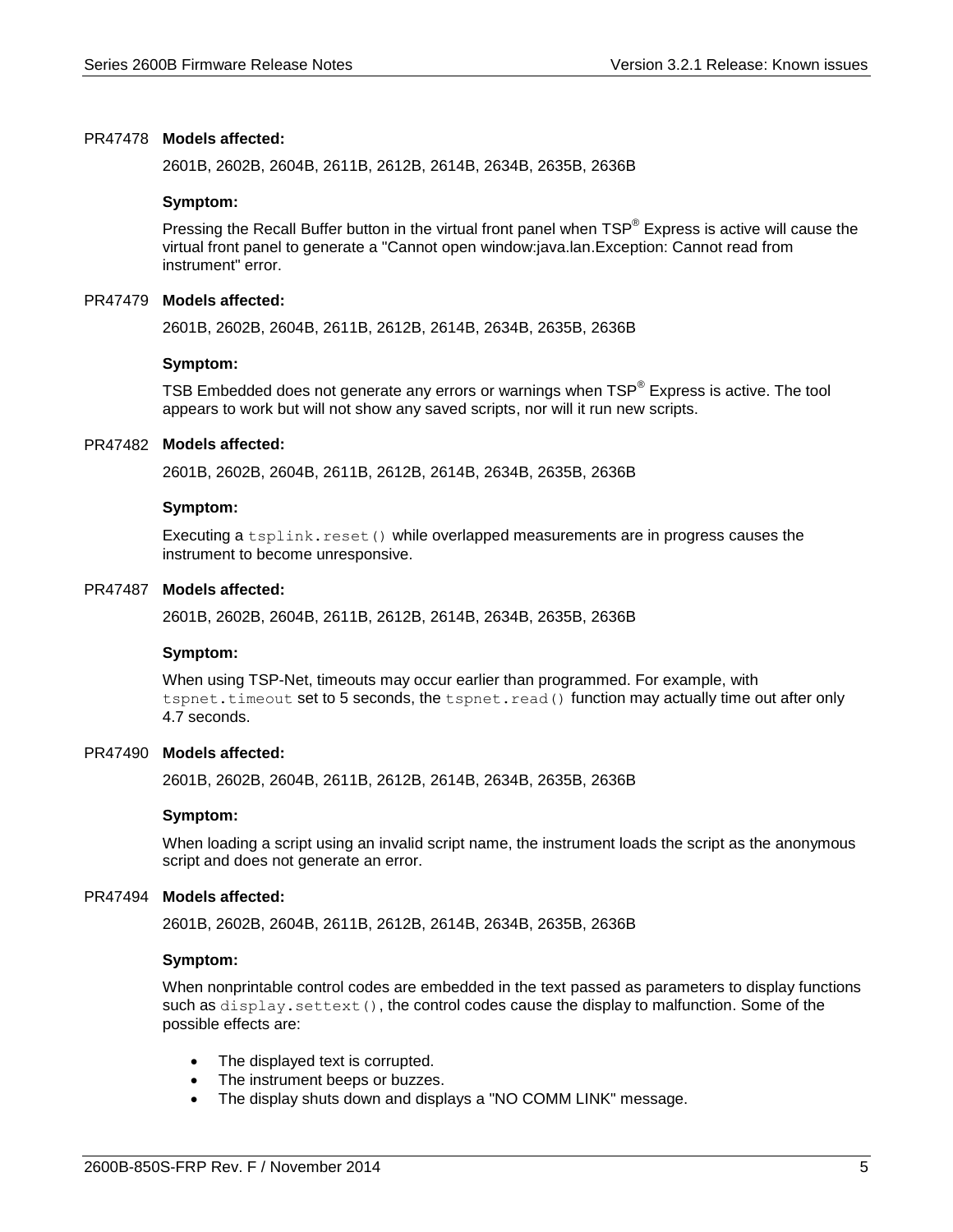#### PR48900 Models affected:

2601B, 2602B, 2604B, 2611B, 2612B, 2614B, 2634B, 2635B, 2636B PR49204

#### **Symptom:**

With open leads, rapidly executed contact check measurements erroneously return a reading of 0 ohms, instead of the expected reading of 9.91E+37.

#### PR53798 Models affected:

2601B, 2602B, 2604B, 2611B, 2612B, 2614B, 2634B, 2635B, 2636B

#### **Symptom:**

The front-panel USB host port becomes non-operational after inserting a flash drive and removing it within a span of approximately 2 seconds. The host port functionality is restored upon rebooting the instrument.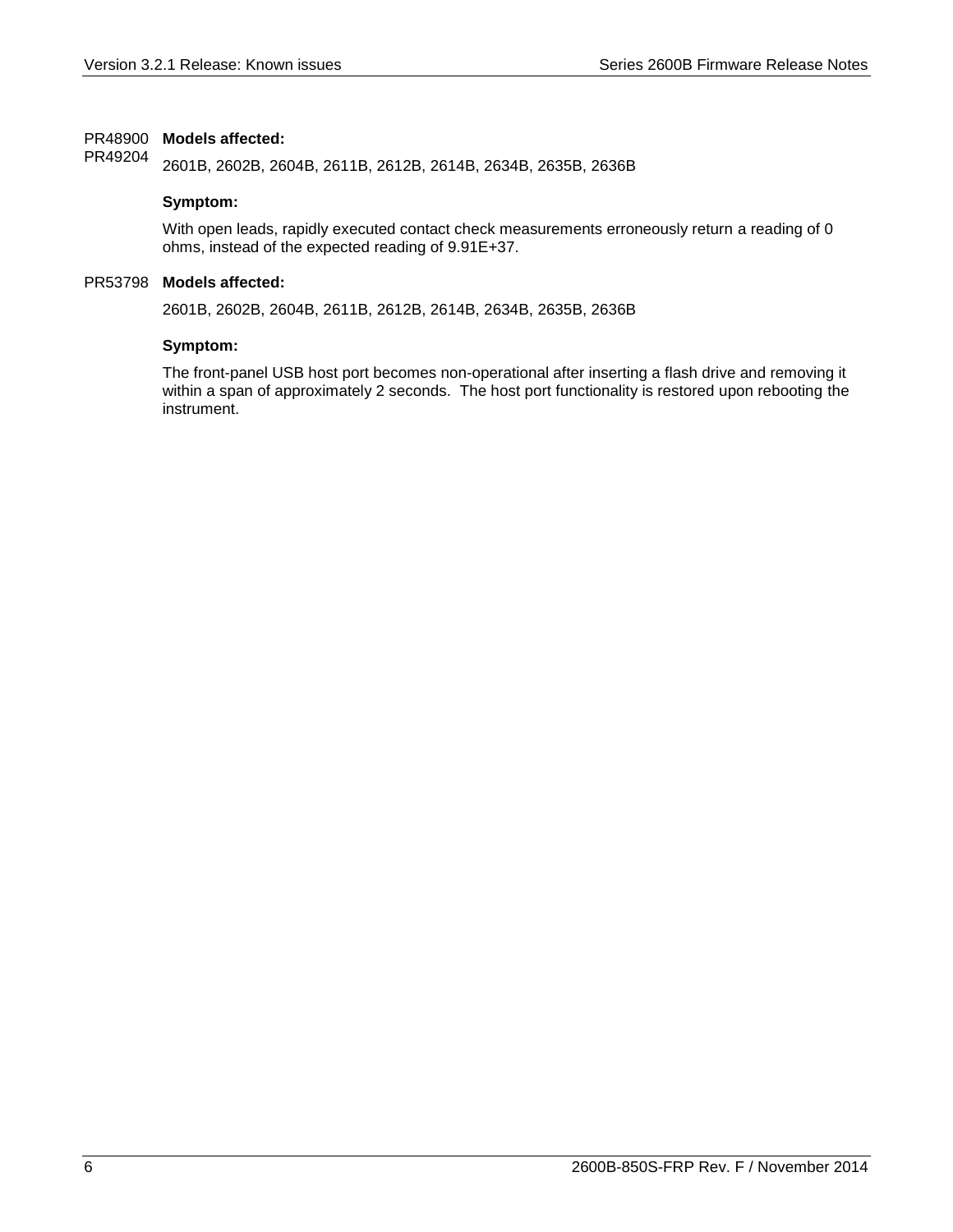# <span id="page-6-0"></span>**Version 3.2.0 Release**

# <span id="page-6-1"></span>**Overview**

Version 3.2.0 was never released.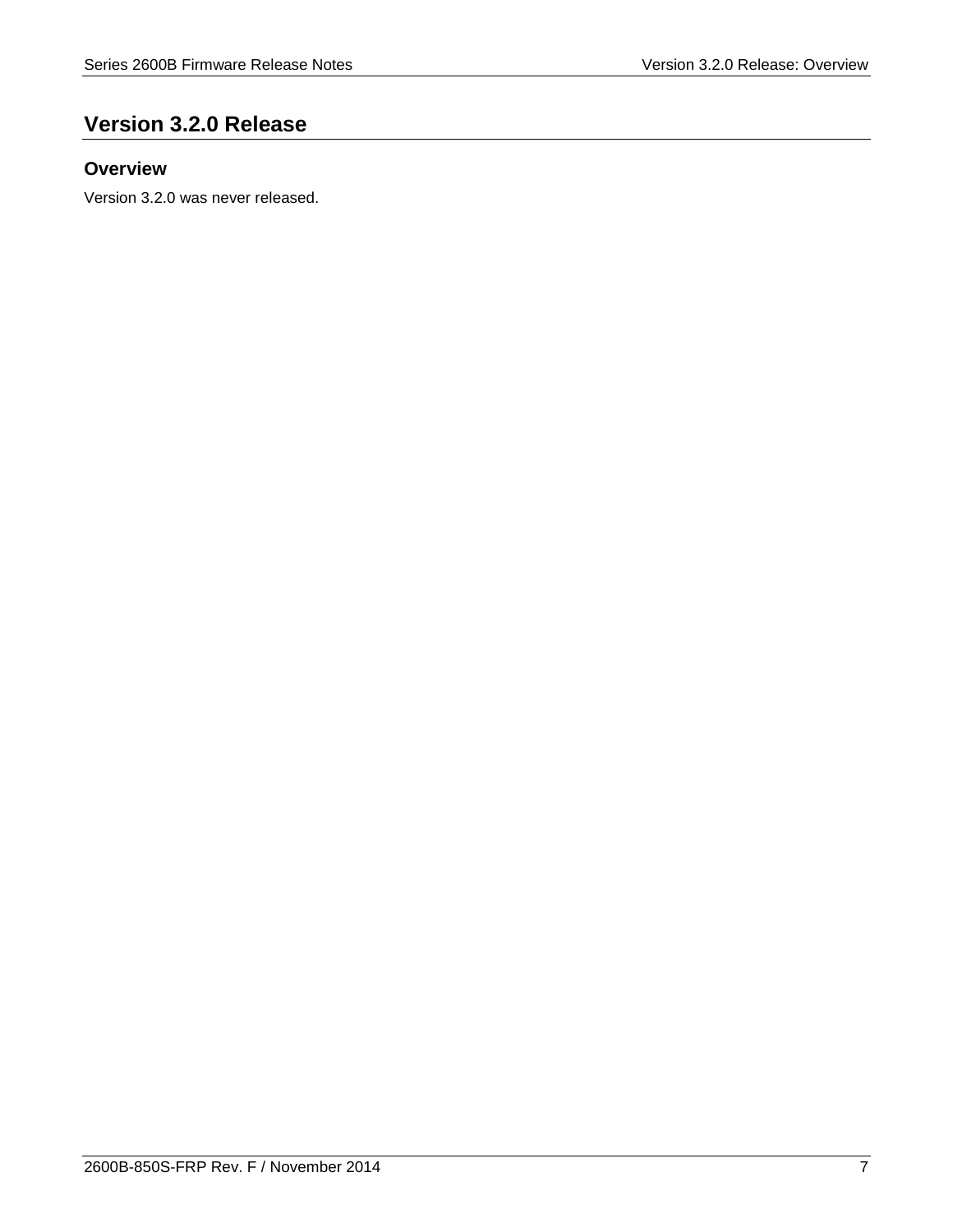# <span id="page-7-0"></span>**Version 3.1.0 Release**

# <span id="page-7-1"></span>**Overview**

Version 3.1.0 is an enhancement release of the Series 2600B firmware. This release provides two enhancements and one noncritical fix.

# <span id="page-7-2"></span>**Critical fixes**

There were no critical fixes included in this release. See the "Enhancements" and "Noncritical fixes" sections for more information about release content.

## <span id="page-7-3"></span>**Enhancements**

#### PR47031 Models affected:

2601B, 2602B, 2604B, 2611B, 2612B, 2614B, 2634B, 2635B, 2636B

#### **Enhancement:**

The QYE, DDE, EXE, and CME bits in the Standard Event Status register of the status model are now set on the master node in addition to the remote node when a remote node generates an error that is logged to the error queue of the master node.

#### PR54004 Models affected:

2601B, 2602B, 2604B, 2611B, 2612B, 2614B, 2634B, 2635B, 2636B

#### **Enhancement:**

The front-panel USB port now supports interfacing to mobile devices running the Android platform.

## <span id="page-7-4"></span>**Noncritical fixes**

#### PR47032 Models affected:

2601B, 2602B, 2604B, 2611B, 2612B, 2614B, 2634B, 2635B, 2636B

#### **Symptom:**

When certain errors are generated, the bit set in the Standard Event Status register of the status model does not match the bit dictated by the SCPI standard. For example, some errors cause the EXE bit to be set but the SCPI standard dictates that the DDE bit be set for that error.

#### **Resolution:**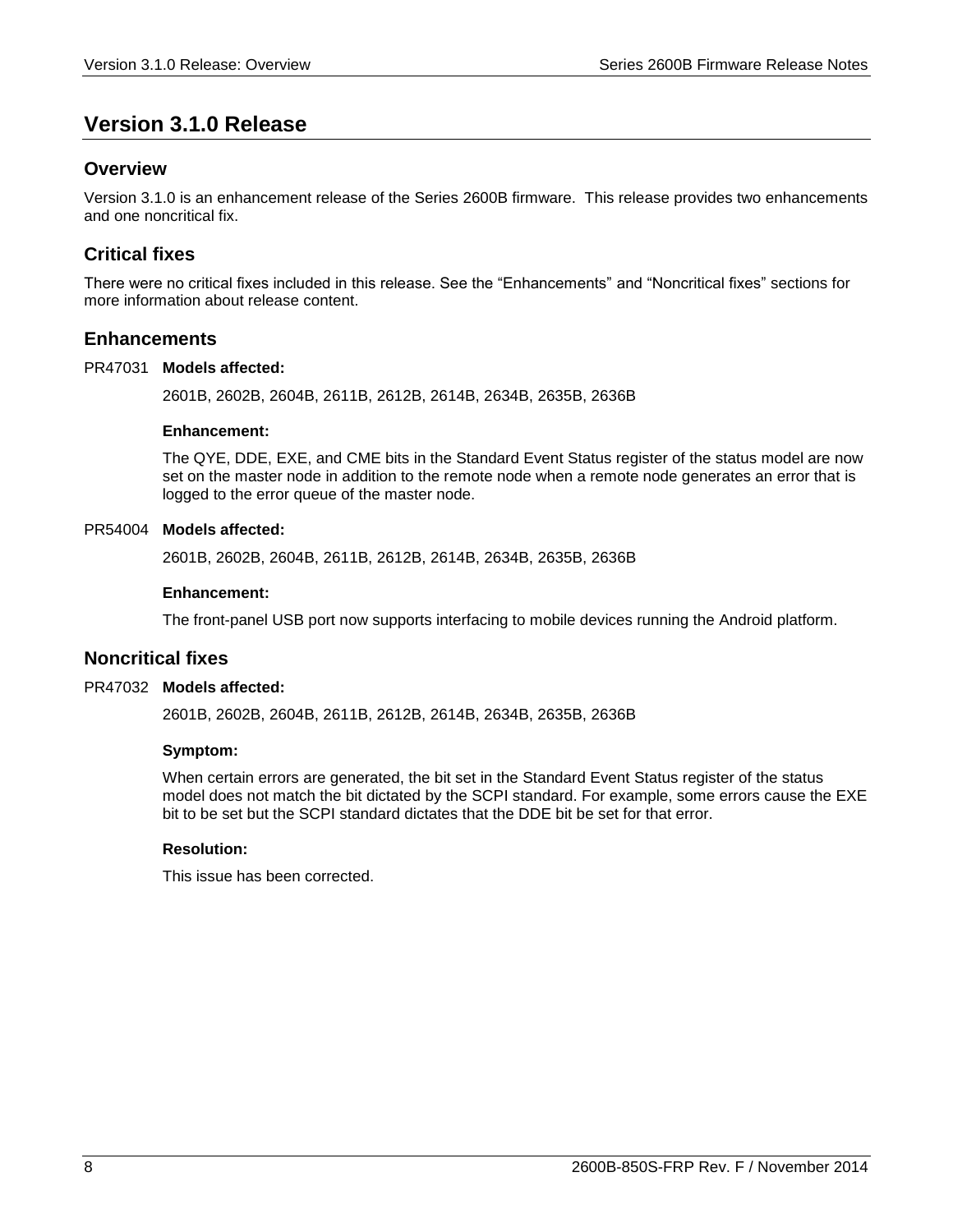# <span id="page-8-0"></span>**Version 3.0.4 Release**

# <span id="page-8-1"></span>**Overview**

<span id="page-8-2"></span>Version 3.0.4 is a maintenance release of the Series 2600B firmware.

# **Critical fixes**

#### PR51387 Models affected:

2601B, 2602B, 2604B, 2611B, 2612B, 2614B, 2634B, 2635B, 2636B

#### **Symptom:**

A voltage measurement triggered within 85 μs of a voltage measurement range change operation may not meet the accuracy specifications of the instrument.

#### **Resolution:**

This issue has been corrected.

## <span id="page-8-3"></span>**Enhancements**

There were no enhancements included in this release. See the "Critical fixes" and "Noncritical fixes" sections for more information about release content.

## <span id="page-8-4"></span>**Noncritical fixes**

#### PR50614 Models affected:

2601B, 2602B, 2604B, 2611B, 2612B, 2614B, 2634B, 2635B, 2636B

#### **Symptom:**

In the KIPulse factory script, the step size ratio  $b$  is calculated incorrectly in functions ConfigPulseIMeasureVSweepLog and ConfigPulseVMeasureISweepLog.

#### **Resolution:**

This issue has been corrected.

#### PR50743 Models affected:

2601B, 2602B, 2604B, 2611B, 2612B, 2614B, 2634B, 2635B, 2636B

#### **Symptom:**

When sourcing voltage and measuring current with measure autoranging enabled, if the current flowing through the SMU terminals momentarily exceeds a setpoint of approximately 100 mA, the next reading will occur on the 1 A range or greater, even if a smaller range would be more appropriate for the signal. The autoranging routine resumes its expected behavior on the following reading.

#### **Resolution:**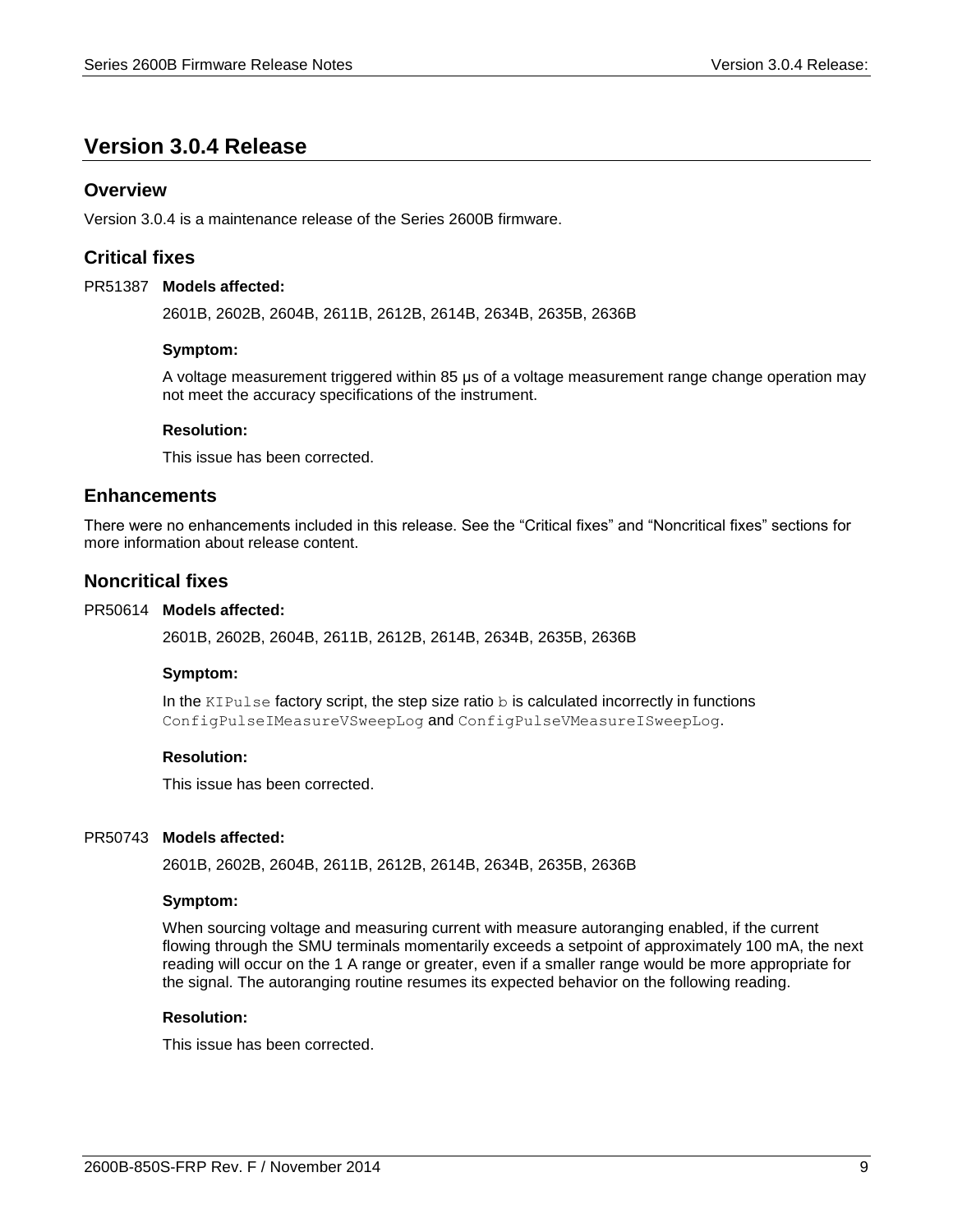#### PR51312 Models affected:

2601B, 2602B, 2604B, 2611B, 2612B, 2614B, 2634B, 2635B, 2636B

#### **Symptom:**

Series 2600B web applications do not work in Internet Explorer 11. Running any of these web applications brings users to a Keithley support login website.

#### **Resolution:**

This issue has been corrected.

#### PR51313 Models affected:

2601B, 2602B, 2604B, 2611B, 2612B, 2614B, 2634B, 2635B, 2636B

#### **Symptom:**

When running a Series 2600B web application, a Java security prompt may ask for your confirmation for running the application. An incorrect application name is shown on the security dialog box.

#### **Resolution:**

This issue has been corrected.

#### PR51314 Models affected:

2601B, 2602B, 2604B, 2611B, 2612B, 2614B, 2634B, 2635B, 2636B

#### **Symptom:**

Series 2600B web applications (Flash Upgrade, TSB Embedded, Virtual Front Panel, and TSP Express) are blocked from running in Java version 7 update 51 because the JAR file manifest does not contain the Permissions attribute.

#### **Resolution:**

This issue has been corrected.

#### PR51328 Models affected:

2601B, 2602B, 2604B, 2611B, 2612B, 2614B, 2634B, 2635B, 2636B

#### **Symptom:**

The links to download Java plugin on Series 2600B web applications is broken.

#### **Resolution:**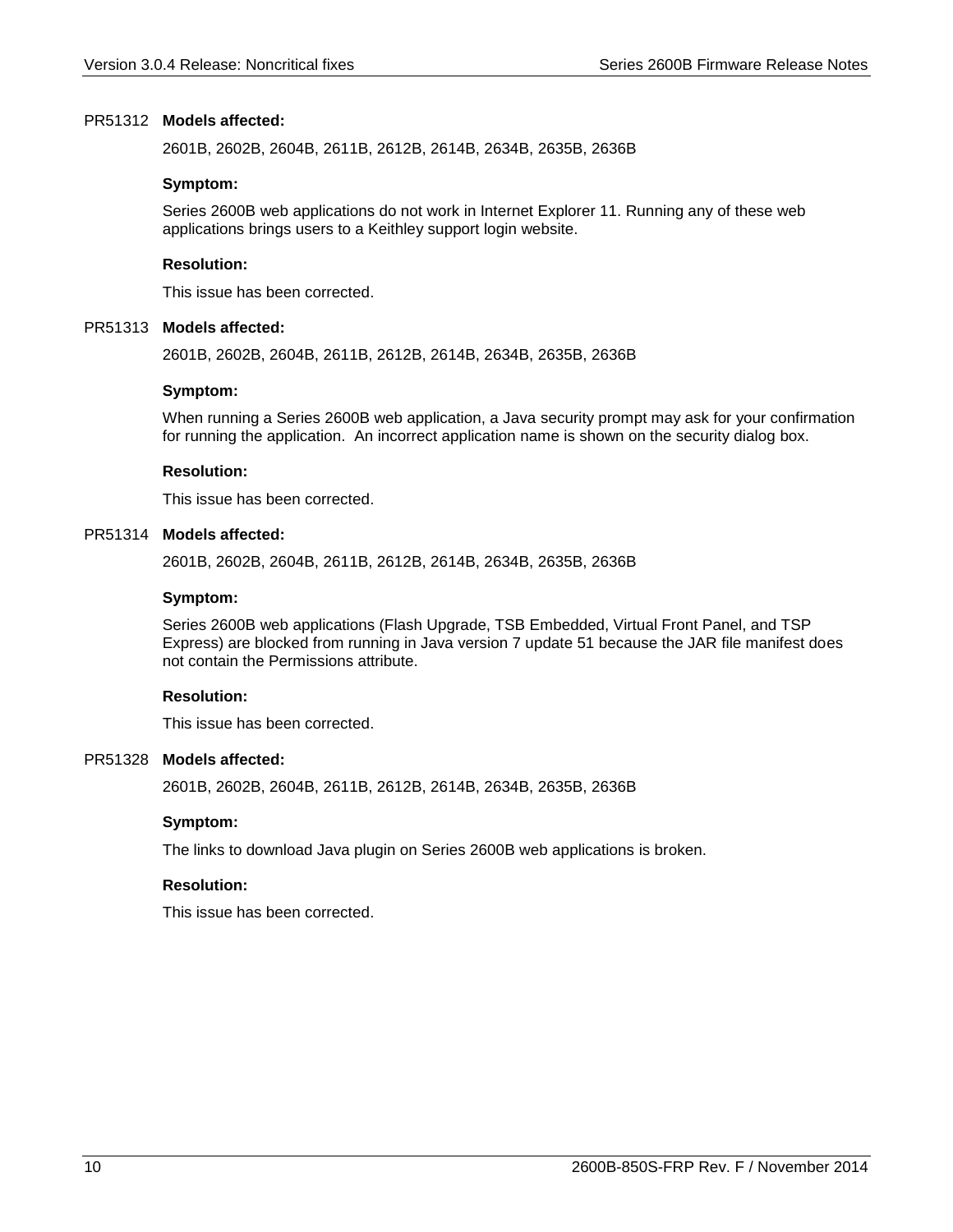#### PR51349 Models affected:

2601B, 2602B, 2604B

#### **Symptom:**

Attempting to sweep current using the smu*X*.trigger.initiate() command erroneously fails with error 802, "OUTPUT blocked by interlock", if and only if the voltage limit exceeds 20 V.

## **Resolution:**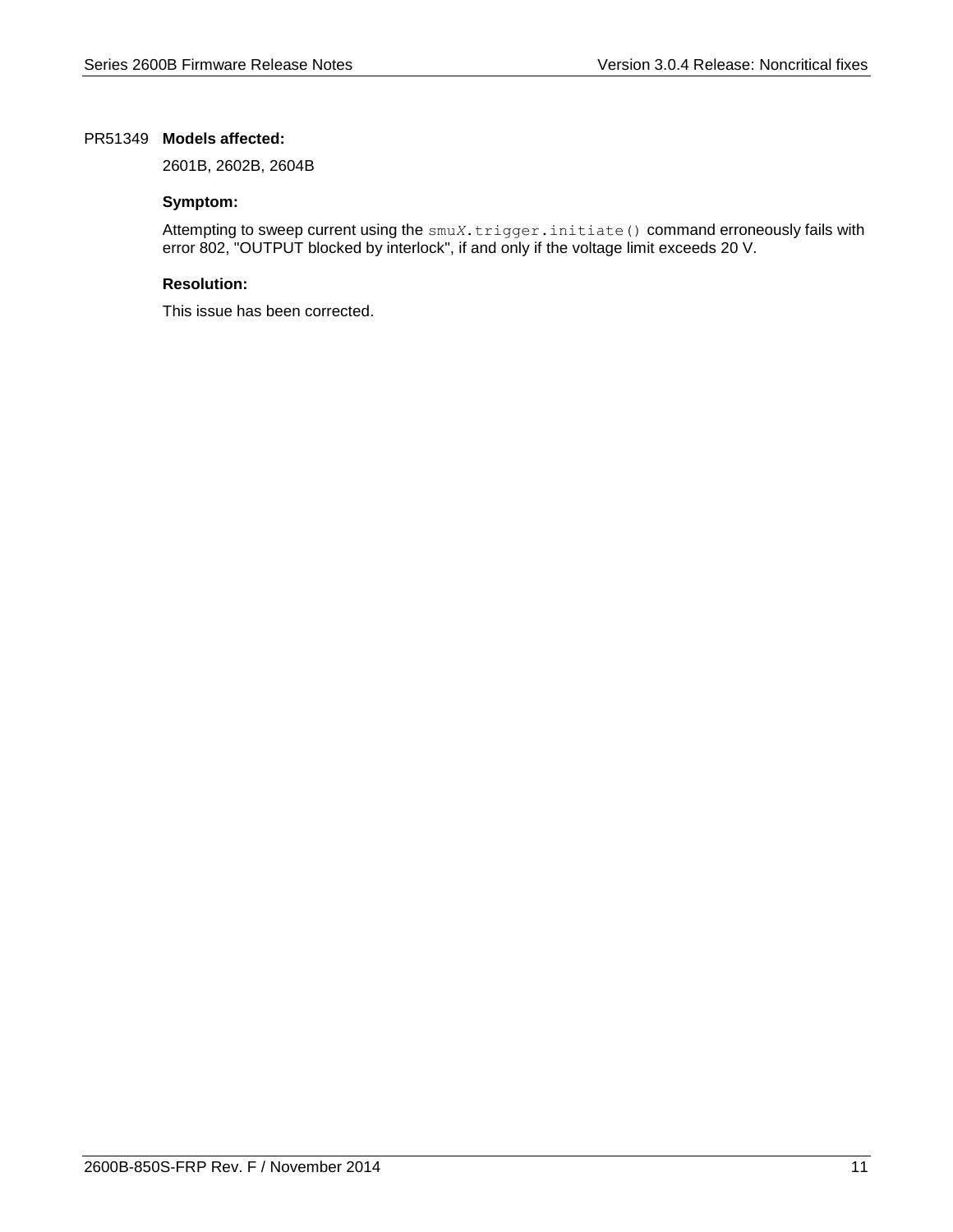# <span id="page-11-0"></span>**Version 3.0.3 Release**

# <span id="page-11-1"></span>**Overview**

Version 3.0.3 is a maintenance release of the Series 2600B firmware. This release provides two minor enhancements and resolves a few noncritical issues.

# <span id="page-11-2"></span>**Critical fixes**

There were no critical fixes included in this release. See the "Enhancements" and "Noncritical fixes" sections for more information about release content.

# <span id="page-11-3"></span>**Enhancements**

PR46007 Models affected: 2611B, 2612B, 2614B, 2634B, 2635B, 2636B PR49024

#### **Enhancement:**

Bit 10 of the status.questionable register now functions as the HIGHV\_NOT\_READY bit. When this bit is set, it indicates that either the interlock is not engaged, or that the interlock was engaged recently and the high voltage supply is still stabilizing. If the interlock is engaged and this bit is set, attempting to turn on the output on the 200 V range will result in error code 5052, "Interlock engaged; system stabilizing."

#### PR48808 Models affected:

2601B, 2602B, 2604B, 2611B, 2612B, 2614B, 2634B, 2635B, 2636B PR48812

#### **Enhancement:**

Keithley has updated its digital signature on all of its Series 2600B Java web applications (TSP Express, TSB Embedded, Flash Upgrade, and Virtual Front Panel) to a stronger 2048-bit certificate.

## <span id="page-11-4"></span>**Noncritical fixes**

#### PR48755 Models affected:

2601B, 2602B, 2604B, 2611B, 2612B, 2614B, 2634B, 2635B, 2636B PR48911

#### **Symptom:**

Rarely, when running a sweep with the  $\text{smu}X$ .trigger.source.stimulus attribute set to a value other than zero, the sweep may halt unexpectedly before executing the source action.

#### **Resolution:**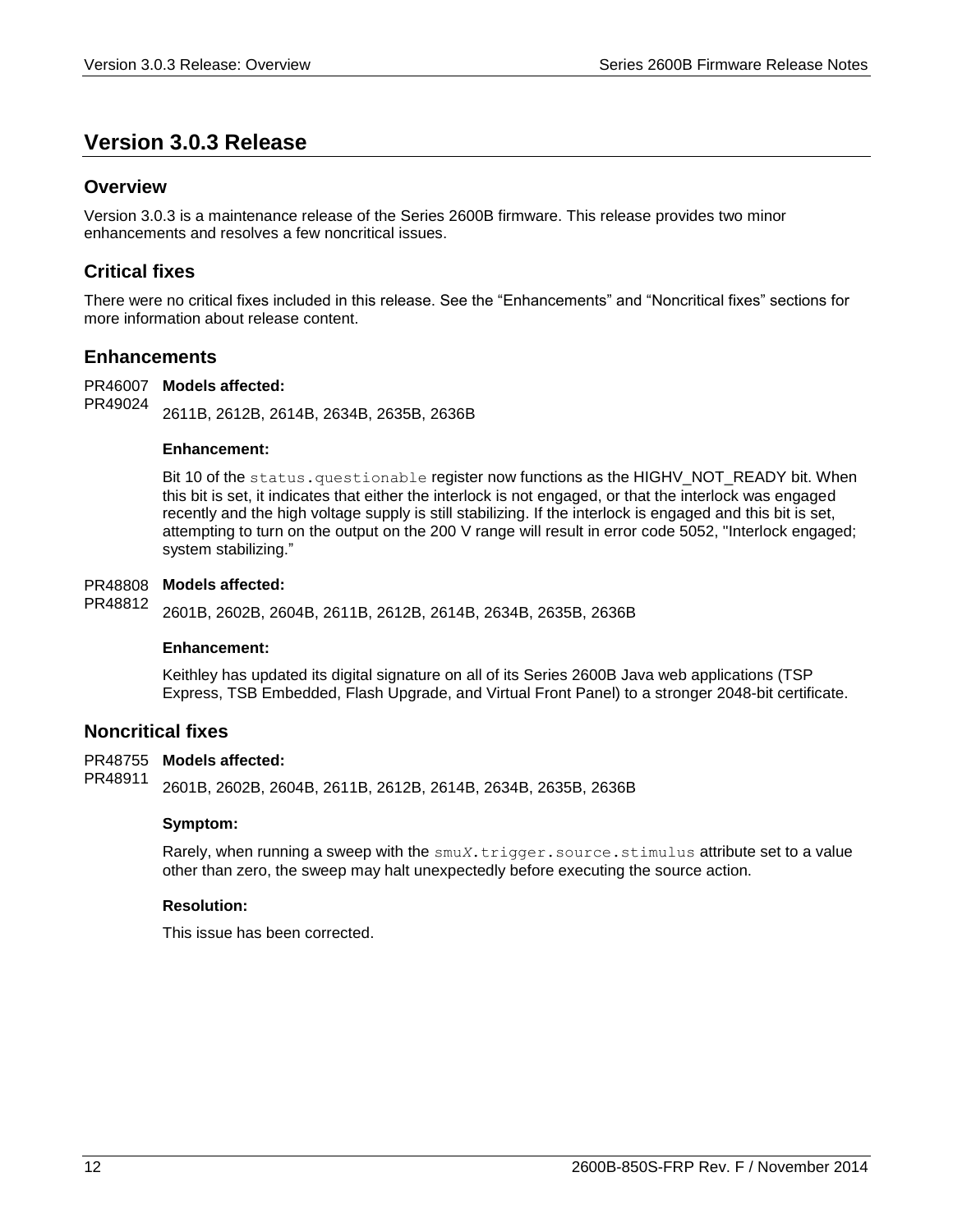#### PR49406 Models affected:

2601B, 2602B, 2604B, 2611B, 2612B, 2614B, 2634B, 2635B, 2636B PR50283

#### **Symptom:**

If smu*X*.trigger.measure.stimulus is nonzero, and smu*X*.trigger.measure.action is set to smu*X*.ENABLED, then measurement overruns are not reported.

#### **Resolution:**

This issue has been corrected.

#### PR49413 Models affected:

2611B, 2612B, 2614B, 2634B, 2635B, 2636B PR50284

#### **Symptom:**

If smu*X*.source.autorangev is set to 1 and the interlock is not engaged, voltage sweeps that cause the SMU to change to the 200 V source range improperly execute without error. Instead, the execution attempt should fail with error code 802, "OUTPUT blocked by interlock." Note that the SMU output does not actually exceed safe voltage levels when this issue occurs.

#### **Resolution:**

This issue has been corrected.

#### PR50402 Models affected:

2601B, 2602B, 2604B, 2611B, 2612B, 2614B, 2634B, 2635B, 2636B PR50432

#### **Symptom:**

When communicating with the instrument over the USB interface, occasionally you will not be able to read all the generated output and will see unexpected "Query UNTERMINATED" error messages.

#### **Resolution:**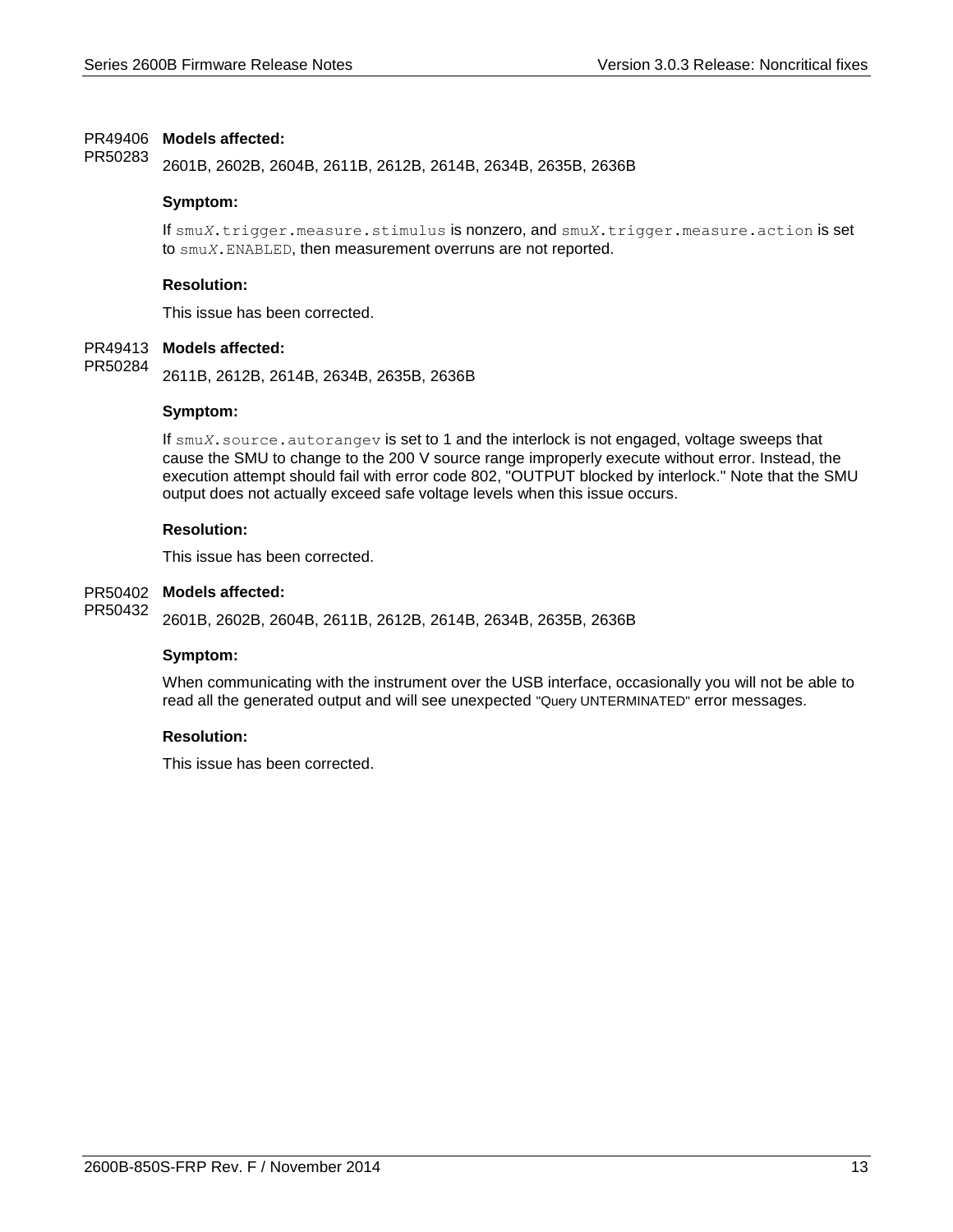# <span id="page-13-0"></span>**Version 3.0.2 Release**

# <span id="page-13-1"></span>**Overview**

Version 3.0.2 was never released.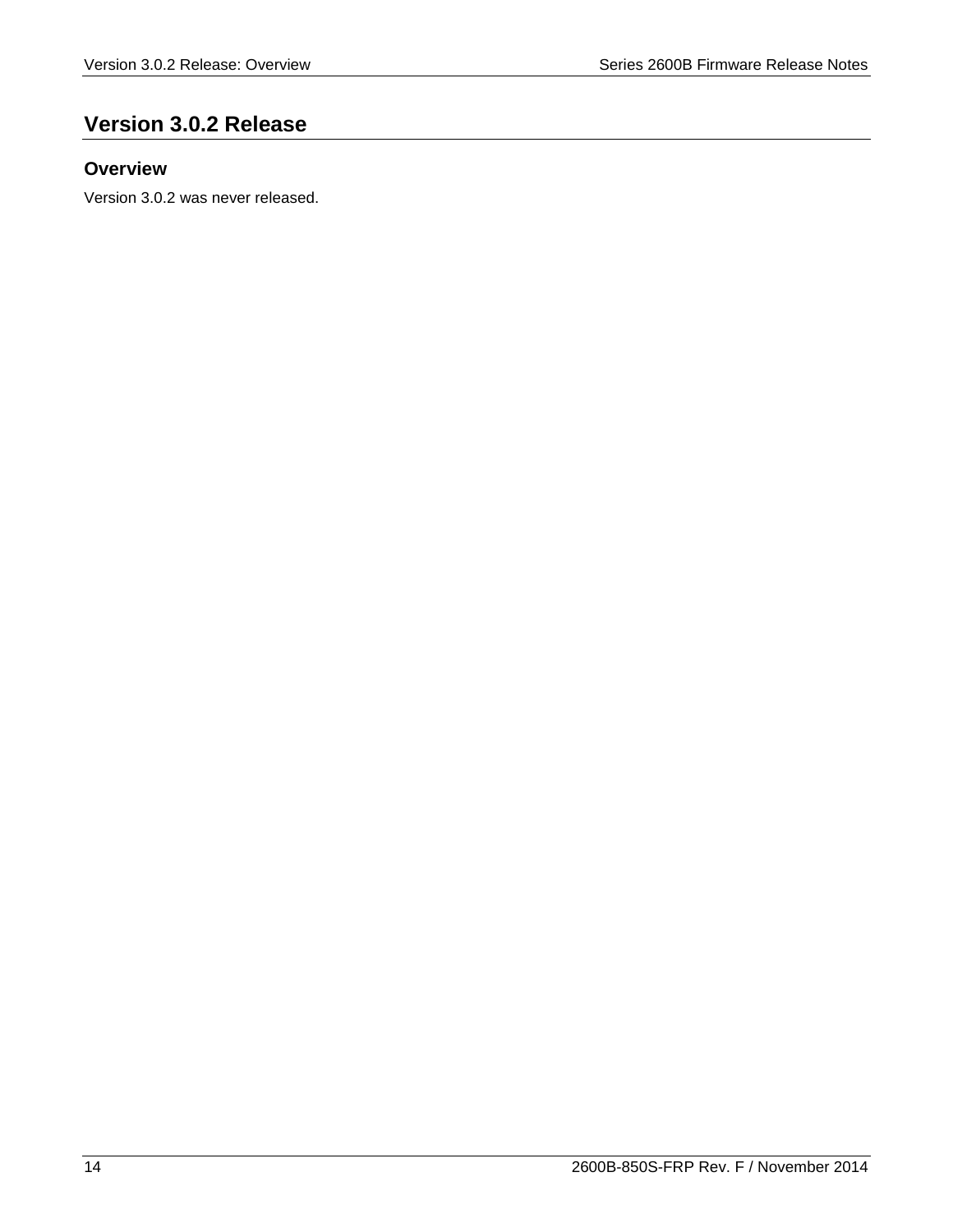# <span id="page-14-0"></span>**Version 3.0.1 Release**

# <span id="page-14-1"></span>**Overview**

Version 3.0.1 is a maintenance release of the Series 2600B firmware. This release resolves one critical issue and two noncritical issues.

# <span id="page-14-2"></span>**Critical fixes**

PR47324 Models affected: 2601B, 2602B, 2604B, 2611B, 2612B, 2614B, 2634B, 2635B, 2636B PR47349

#### **Symptom:**

When smu*X*.source.offmode = smu*X*.OUTPUT\_ZERO and smu*X*.source.offfunc = smu*X*. OUTPUT DCAMPS, turning the SMU off leaves the hardware in an invalid state. The effective voltage in this state is:

- The value of smu*X*.source.levelv if smu*X*.source.func is set to smu*X*.OUTPUT\_DCVOLTS
- The value of smu*X*.source.limitv if smu*X*.source.func is set to smu*X*.OUTPUT\_DCAMPS

The effective current limit in this state is unpredictable, but can exceed the standard operating area of the SMU.

#### **Resolution:**

This issue has been corrected.

## <span id="page-14-3"></span>**Enhancements**

There were no enhancements included in this release. See the "Critical fixes" and "Noncritical fixes" sections for more information about release content.

#### <span id="page-14-4"></span>**Noncritical fixes**

PR47316 Models affected:

2601B, 2602B, 2604B, 2611B, 2612B, 2614B, 2634B, 2635B, 2636B PR47375

#### **Symptom:**

When setting  $\text{smuX}$ , sense to  $\text{smuX}$ , SENSE CALA, the effective source range is determined by the smu*X*.measure.range*Y* setting instead of the smu*X*.source.range*Y* setting. To properly calibrate range R, smu*X*.measure.range*Y* must be set to R before setting smu*X*.sense to smu*X*.SENSE\_CALA.

# **Resolution:**